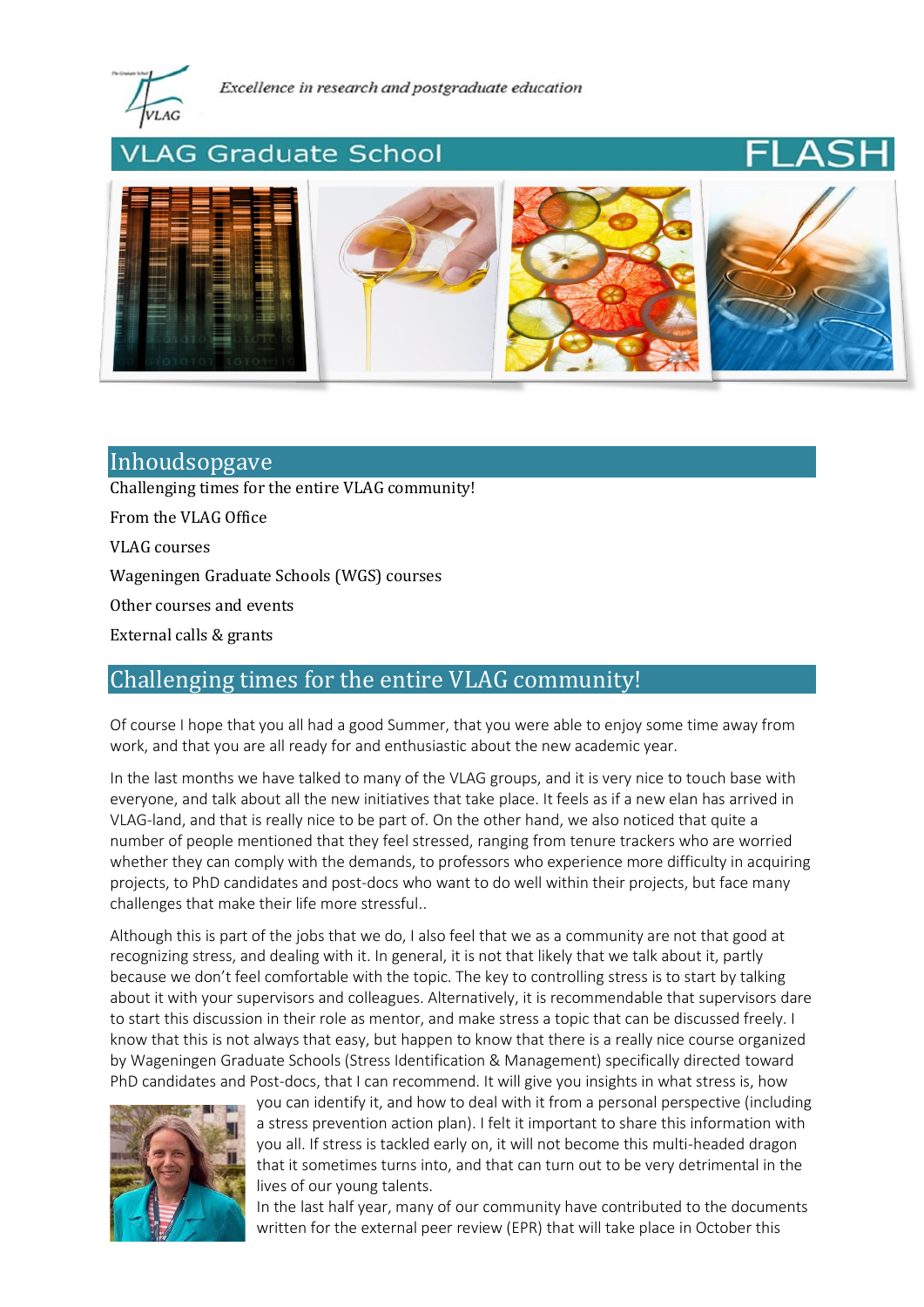year. For those of you who don't know what the EPR is: every 6 years we are evaluated on the quality of the work done, and the vision that we have for future work. It used to be that this would take place at the level of chair groups, but this year for the first time this is at the level of VLAG themes. We have four VLAG themes, and the chair groups operating within each theme needed to write a joint document which was a challenge and opportunity in one. A challenge because a lot of people work within one theme and not that many know each other, and an opportunity because now more people have had the opportunity to work together toward a common goal. I think that the entire process has brought together (parts of) the VLAG community, and I look forward to the days in October when the committee visits us.

As was the case for the four VLAG themes, also VLAG office needed to write a document for the EPR with all the achievements, and maybe even more importantly, the vision on how to support the VLAG community in the best possible way toward a bright future. It is really challenging to do this, but also very impressive to see all the activities that we as VLAG carry out to support groups in many different ways. In the next FLASH I hope to be able to share more about the EPR and with a bit of luck some findings of the EPR committee. Hopefully they will be just as enthusiastic about the whole VLAG community and our achievements as I am.

With this I have come to the end of my contribution. If you have any questions, please know where to find us, and enjoy the last bits of Summer!

Kind regards, also on behalf of the entire VLAG team, Prof Karin Schroën, Scientific Director VLAG

## <span id="page-1-0"></span>From the VLAG Office

### Short update from the new PhD Advisor

Many of us have been able to get some [vacationing](http://phdcomics.com/comics/archive.php?comicid=2037) done during these past weeks. For me, my summer break was also a nice time to look back at my first months working as a PhD advisor with VLAG. It's been great to meet and interact with so many of you already in different settings: the group visits, check-ins with 1st year PhD candidates, the course I helped coordinate, meeting with the VLAG PhD Council...These interactions really help me to find my way in the organisation, and to know what's going on and to be in the loop. The coming time, I'm hoping to meet more and more of you in person as well. We've already had our first on-site PhD course, and are hopeful to see more of that happening these coming months.

Previous time, I promised to keep you a bit up-to-date related to the follow-up of last year's PhD survey. In the meantime, the Wageningen graduate schools have prepared a draft action plan. We're already working on a number of these actions, even though the plan isn't finalised yet. For instance, we're improving communication about the go-to channels for information on different issues, such as housing, mental health, supervision questions etc. And did you already take a look at the [renewed](https://www.wur.nl/en/Education-Programmes/PhD-Programme.htm)  [landing page](https://www.wur.nl/en/Education-Programmes/PhD-Programme.htm) with information related to the WUR PhD Programme? There's much more going on, but I'll share updates on other points another time. Like previous time, I'm closing with an invitation: Feel free to reach out if you'd like to have a conversation! I'm really looking forward to getting to know you and hear about your ideas, questions and experience. Regards,

Jochem Jonkman

### PhD defences in the Academic year 2021-2022

Starting this academic year (2021-2022) on 6 September 2021, physical PhD defences will be the norm again, maintaining the current conditions:

• One, or after approval by the Dean of Research two, opponent(s) are allowed to attend the





- The PhD candidate, at least one promotor and the first WUR opponent have to be present in the Aula.
	- max. 50 guests are allowed in the audience.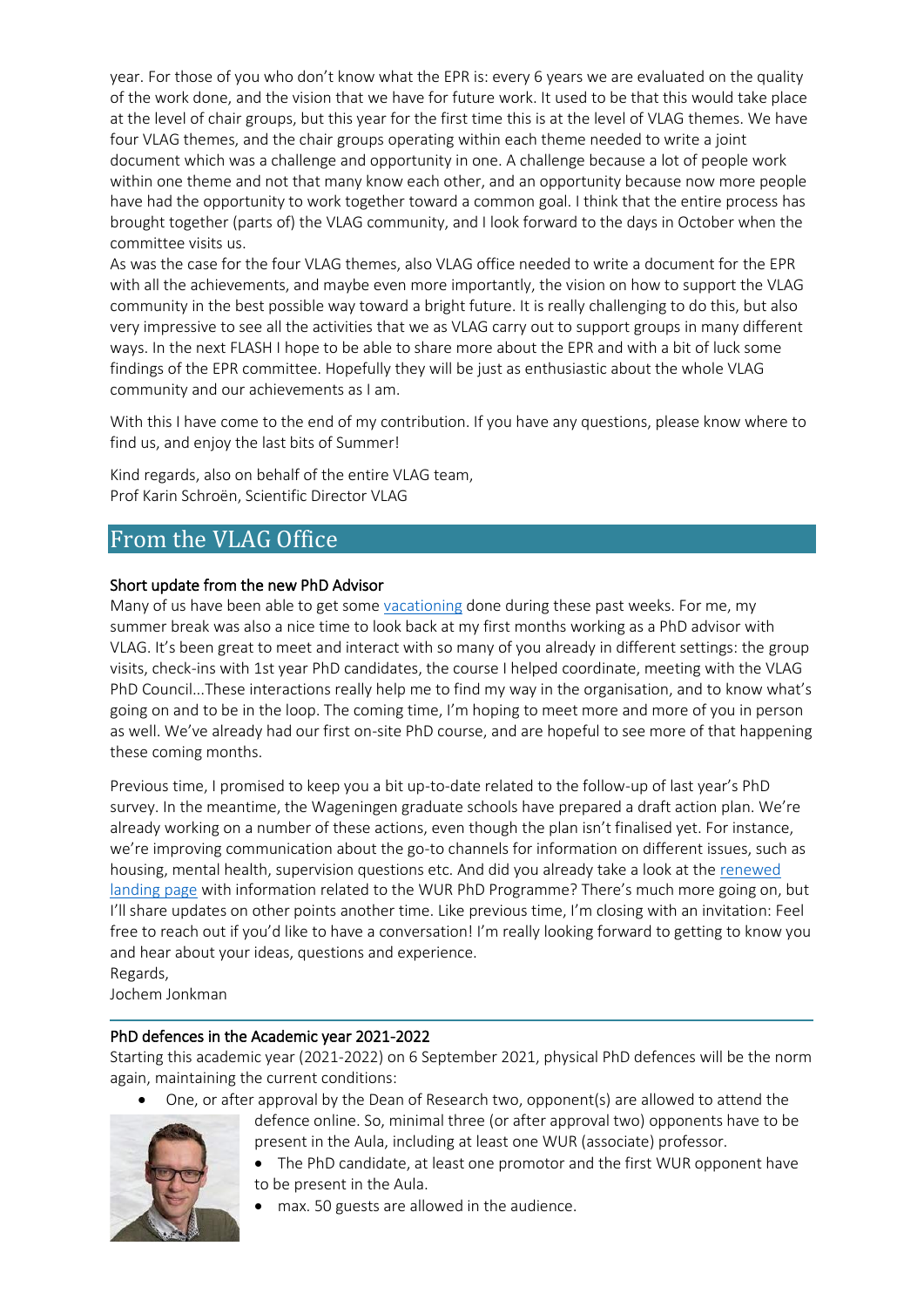Online defences are only allowed when corona restrictions, such as travel restrictions, do not allow for a defence in the Aula. A request for an online defence must be made at least 3 weeks before the defence date to [promovendi@wur.nl.](promovendi@wur.nl) Click [here](https://www.wur.nl/en/Education-Programmes/PhD-Programme/PhD-and-corona.htm) for the most recent updates and additional information!

#### HR Together

The HR departments try to meet the need for HR services and try to continuously improve their services. This is currently done through the development process "HR Together", in which the HR departments work together on further quality improvement. An important part of this process is to connect with the various target groups within WUR and to take into account the experiences and views of employees. HR is therefore are setting up a panel of who can provide feedback during this process.

If you are interested in joining this panel and want to commit yourself to this HR project for about 2 years (appr. 10h per year), please contact [Tarik Bosman.](mailto:tarik.bosman@wur.nl)

All PhD candidates are welcome to join this panel (it's not only for those who are WUR employed!) and also, tenure trackers are still missing in the panel while needed for a good representation!

#### VLAG Graduate Programme 2022

Applications are written by candidates who will obtain a Wageningen MSc degree between June 2021 and December 2022. If you know an excellent MSc student who e.g. is planning to do an MSc thesis with you, it might be interesting to discuss this opportunity to write a PhD proposal, and possibly get it granted. An early start of their thesis might be helpful in making it possible to fit the Research Master Cluster course in their study programme. The latter is mandatory to be able to take part in the [VLAG](https://www.vlaggraduateschool.nl/en/research-1/VLAG-Calls.htm)  [Graduate Programme.](https://www.vlaggraduateschool.nl/en/research-1/VLAG-Calls.htm)

#### High Tech for a Sustainable Future - call 2021

Do you want to collaborate with your 4TU colleagues and make real impact? Don't miss the next call for th[e High Tech for a Sustainable Future programme](https://pronuntio.4tu.nl/2-pErsrkg8H38YYY2UnkKC-sVbI5w3WotsmhyniTTAJyeSukX2sCYQI1sW8iYi8Mb_qy2PR6q5lI1OToGEf1mF4_YQnLGAMQ5qx7nH6aAh0QE3EzZ4Xvd7ww)

#### Data Driven & High tech: knowledge support questionnaire

Where do you go or who do you send an email to if you want to integrate data science into your project? The Wageningen Data Competence Center notes that it takes a long time to involve the right experts in data science projects, if they can be found at all.

That's why WDCC want to involve you by asking about your experiences in searching for data-driven high-tech (DDHT) people and need your input to get to the heart of the problem and to conduct a good problem analysis. Go to th[e questionnaire.](https://nl.surveymonkey.com/r/WJ3F52J)

#### WUR Vidi procedure

<span id="page-2-0"></span>The upcoming NWO vidi deadline has been published. For the internal procedure see the [website](https://intranet.wur.nl/umbraco/en/practical-information/research-support/personal-grants/)

# VLAG courses

### Highlighted event:

#### [Advanced Course Bioprocess Design](https://www.vlaggraduateschool.nl/en/courses/course/Advanced-Course-Bioprocess-Design21.htm) (4 – 8 October)

With recent advances in molecular biology and a growing biomass availability for use as industrial feedstock, the bio-based economy is getting a wider range of inputs. Scaling up the bio(techno)logy innovations and implementation in large-scale factories or biorefineries clearly is a present bottleneck: industries are struggling to get the bio-opportunities to the market, as experienced industrial bioprocess designers and operational experts are not readily available to meet the growing needs.

#### VLAG courses open for registration

[Modelling of habitual dietary intake -](https://www.vlaggraduateschool.nl/en/courses/course/MHDI21.htm) using SPADE (11 – 12 October) [Big data analysis in the life sciences](https://www.vlaggraduateschool.nl/en/courses/course/BDA21.htm)  $(25 – 27 October)$ [Ecophysiology of food-associated micro-organisms: Roles](https://www.vlaggraduateschool.nl/en/courses/course/Eco21.htm) in health and disease (29 November – 1 December) [Sensory Perception and Food Preference](https://www.vlaggraduateschool.nl/en/courses/course/SENS21.htm) (7 – 10 December)